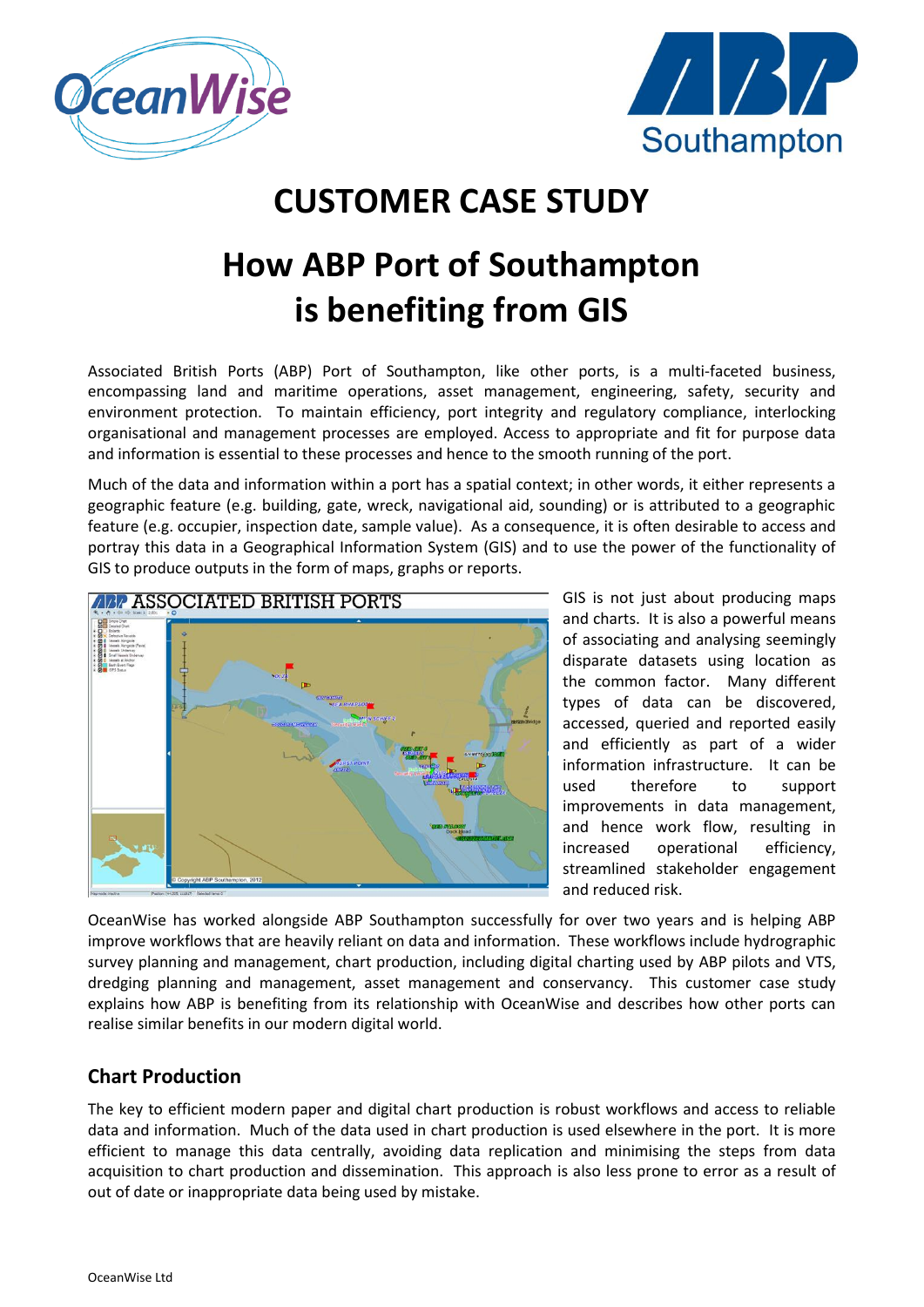ABP Southampton uses the above approach, GIS, and workflows and templates set up by OceanWise. Data is brought into GIS natively from ABP's survey control and data acquisition software where it is combined with infrastructure and other required datasets (see below). Paper chart production is carried out using GIS directly whereas the production of digital charts in S-57 format (bathymetry and port ENCs and Maritime Information Overlays (MIO)) for use on Portable Pilot Units and Vessel Traffic Services requires OceanWise's Maritime Toolbar and ENC Writer Extension.



## **Hydrographic Surveying and Dredging**

While ABP Port of Southampton had systems in place to register and record Hydrographic Surveys and associated dredging, these systems were no longer being updated to reflect changes required in the day-today running of the business. OceanWise has been able to provide Maritime Toolbar Extensions which give the same level of functionality – to record all published surveys and record details of dredging undertaken, while the software is externally maintained, saving on bespoke maintenance costs.



This has led to the removal of approximately 10 legacy databases and spreadsheets and transformed ABP's work processes by moving to a centralised system. Ocean Database (ODB) acts as the central data store, built in SQL Server 2008 to use the benefits of SQL Server's adoption of spatial functionality, ODB is able to store many simple and complex port related data types, including navigational aids, berthing information, water and seabed quality samples and real time and predicted tides.

ABP Southampton is also now able to display the status of the Port Surveys

in map form, by linking the GIS with ODB, they can see at a glance which areas are due for survey or have been recently surveyed. This, in turn, streamlines survey planning to enable it to be carried out more effectively. OceanWise are also able to respond to additional software requirements as needed and provide other functionality which has proved useful to the business.